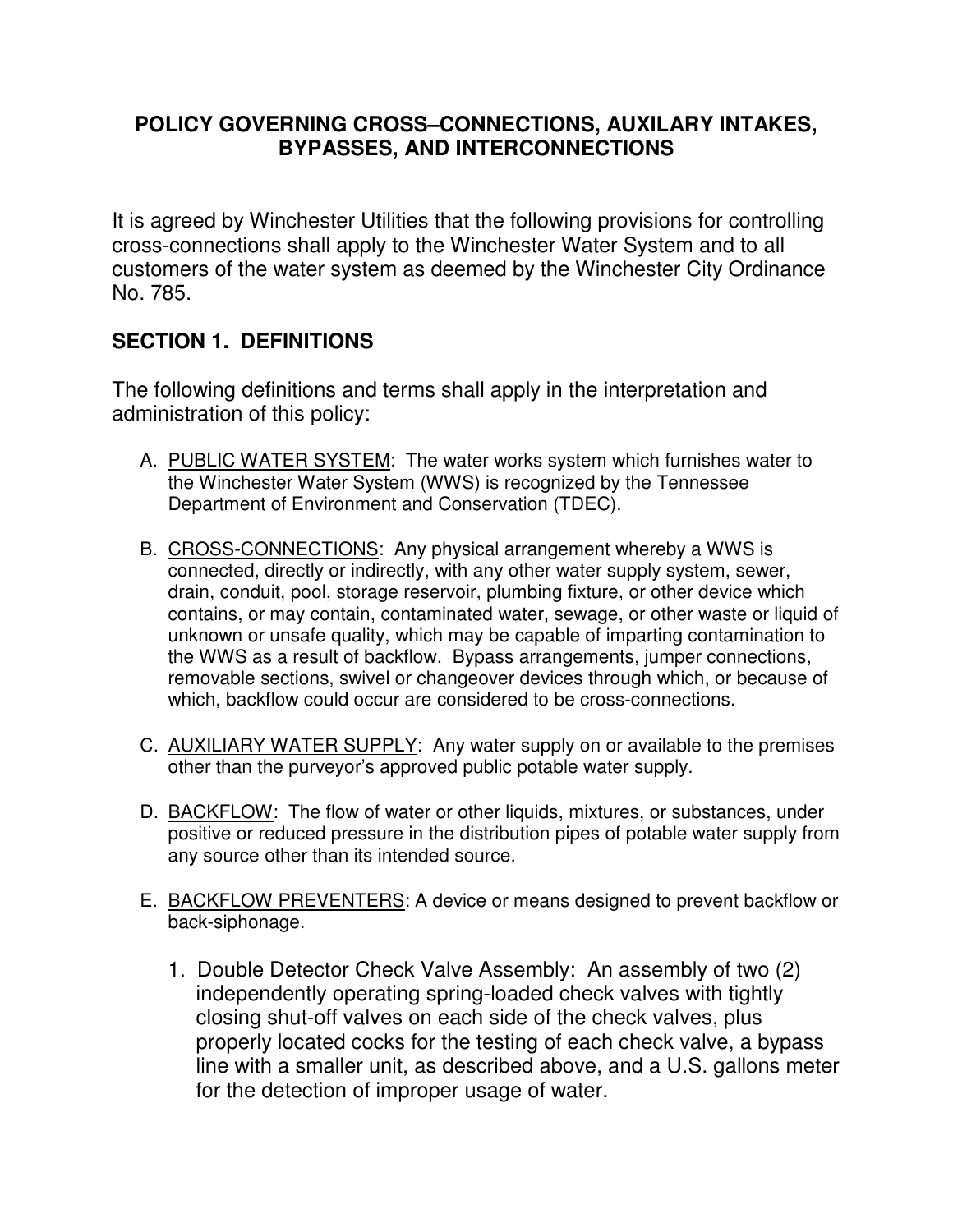- 2. Reduced Pressure Principle Backflow Preventer: An assembly consisting of two (2) independently operating approved check valves with an automatically operating differential relief valve located between the two (2) check valves, tightly closing shut-off valves on each side of the check valves properly located test cocks for the testing of the check valves and the relief valve.
- F. BACK-SIPHONAGE: The flow of water or other liquid mixtures of substances into the distribution pipes of potable water supply system from any source other than its intended source caused by the reduction of pressure in the potable water supply system.
- G. BYPASS: Any system of piping or other arrangement whereby the water may be diverted around any part or portion of the backflow prevention device(s).
- H. CONTAINMENT: A method of backflow prevention which requires a backflow prevention device at the water service entrance.
- I. CONTAMINANT-POLLUTANT: A substance that will impair the quality of the water to a degree that it creates a health hazard to the public leading to illness or the spread of disease.
- J. DEVICE: A District approved, readily testable, fully-assembled device with appurtenances fit for the particular application and capable of containing water of a lesser-known quality from the District's distribution system and/or the customer's domestic system.
- K. HEALTH SERVICE FACILITY: A facility which offers life-saving or vital lifeprolonging health services to the public, i.e., hospitals and dialysis clinics, etc.; however, does not include clinics, dental offices, medical doctor offices, which do not routinely administer life-giving or vital life-prolonging health services on a critical-needs basis and which would turn such over to those other facilities fitting this definition. (Note: Any dispute as to whether a facility falls within this definition will be on the health provider.)
- L. INTERCONNECTION: Any system of piping or other arrangement whereby the WWS is connected directly with a sewer, drain, conduit, pool, storage reservoir, or other device, which does or may contain sewage or other waste, or liquid which would be capable of imparting contamination to the public water system.
- M. **DISTRICT:** Winchester Water System including Franklin County, and parts of Grundy and Moore Counties.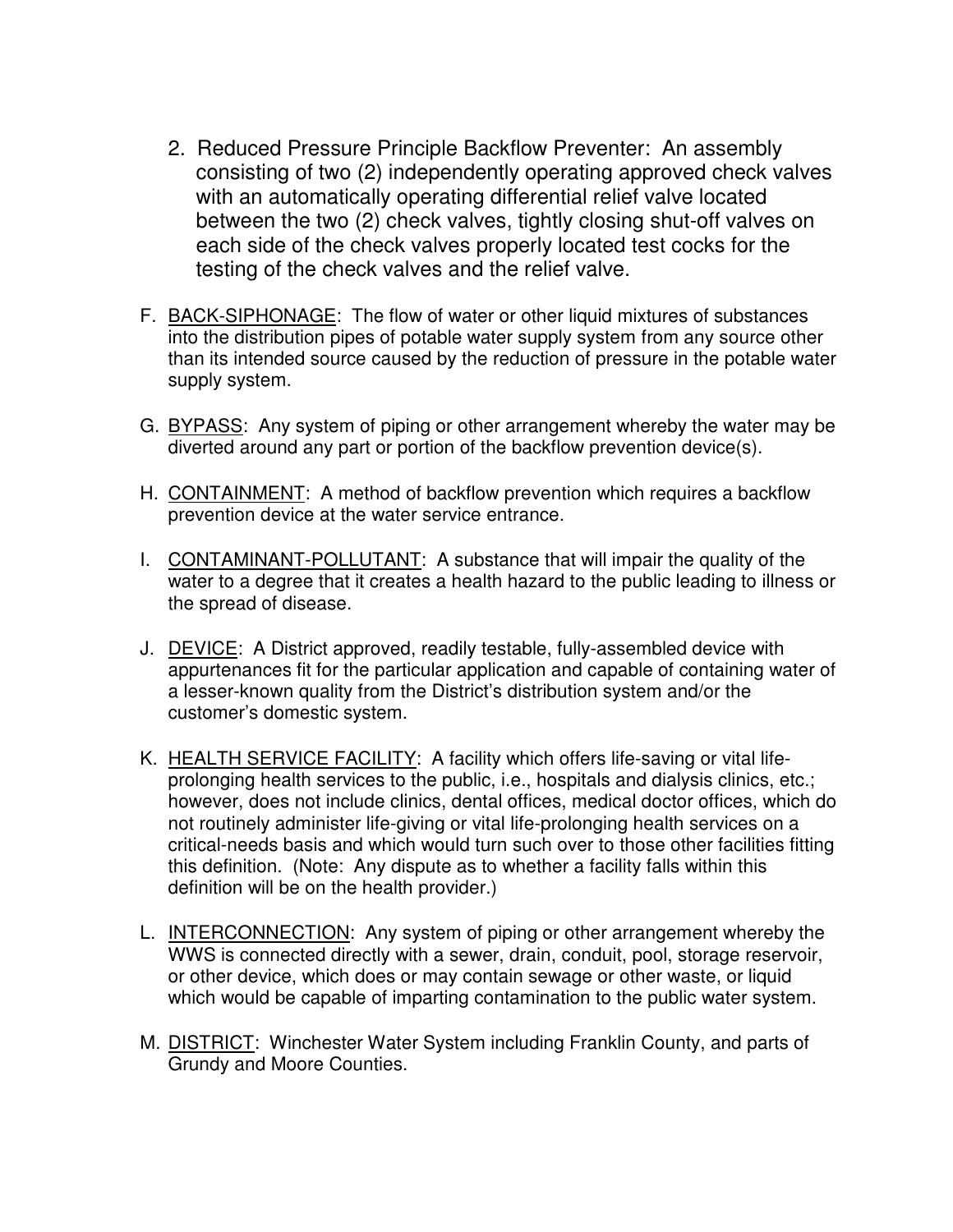- N. WATER SERVICE ENTRANCE: That point in the owner's water system beyond the sanitary control of the district generally considered being the outlet end of the water meter after the protective device and always before any unprotected branch.
- O. CROSS-CONNECTION AGENT: The Cross-Connection Agent, or his delegated representative, in charge of WWS is vested with the authority and responsibility for the implementation of a Cross-Connection Control Program and for the enforcement of the provisions of the Ordinance.
- P. OUTLET: A passage or vent for letting something out.

# **SECTION 2. COMPLIANCE WITH TCA**

The WWS is to comply with Sections 68-221-701 through 68-221-720 of the Tennessee Code Annotated (TCA), as well as the Rules for Public Water Systems, legally adopted in accordance with this code, which pertain to crossconnections, auxiliary water supplies, bypasses, and interconnections and establish an effective on-going program to control these undesirable water uses.

# **SECTION 3. REGULATED**

No person shall cause a cross-connection, auxiliary intake, bypass, or interconnection to be made, or allow one to exist for any purpose whatsoever, unless the construction and operation of same has been approved by the Tennessee Department of Health and Environment; and the operation of such cross-connection, auxiliary intake, bypass, or interconnection is at all times under the supervision of the General Manger of the public water system.

# **SECTION 4. INSPECTIONS**

Winchester Utilities (WU) personnel shall inspect and document all properties served by the WWS where cross-connections with the water system are deemed possible. The frequency of inspections and re-inspections based on potential health hazards involved shall be established by WU in accordance with quidelines acceptable to the TDEC. WU or its authorized representative shall have the right to enter, at any reasonable time, any property served by a connection to WWS for the purpose of inspecting the piping system or systems thereof for cross-connections, auxiliary intakes, bypasses, or interconnections. On request, the owner, lessee, or tenant of any property so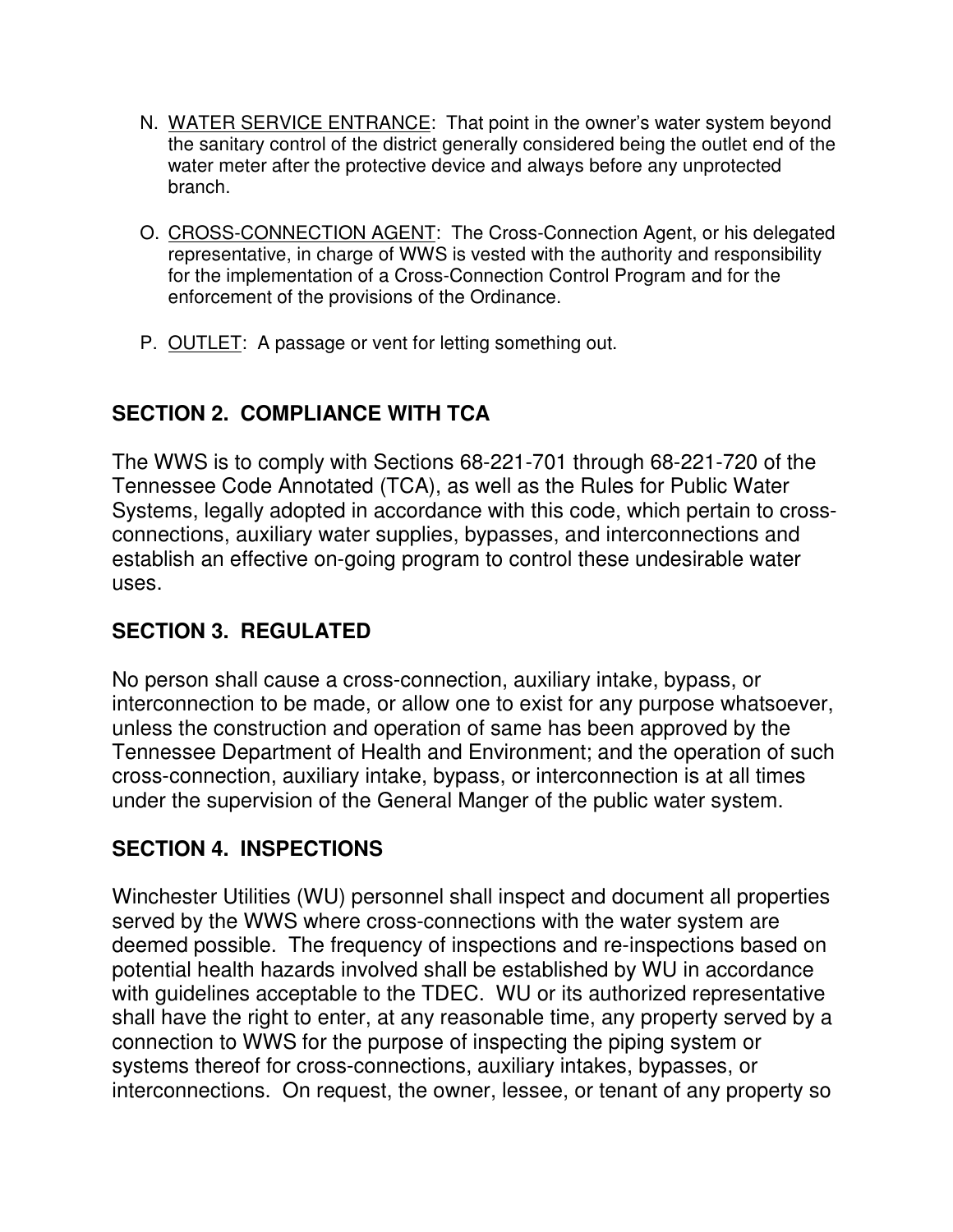served shall furnish to the inspection agency any pertinent information regarding the piping system or systems on such property. The refusal of such information or refusal of access, when reasonably requested, shall be deemed evidence of the presence of cross-connections.

## **SECTION 5. ENFORCEMENT**

Any person who now has cross-connections, auxiliary intakes, bypasses, or interconnections in violation of this policy shall be allowed a reasonable time within which to comply with the provision of this policy. The allotted time required completing the necessary repairs shall be designated by WU after a thorough investigation of the existing conditions has been made by WU.

The failure to correct conditions threatening the safety of the public water system, as prohibited by this policy and the TCA, Section 68-221-711, within a reasonable time and within the time limits set by WU, shall be grounds for denial of the water service. If proper protection has not been provided after a reasonable time, the WU shall give the customer legal notification that the water service is to be discontinued and physically separate the WWS from the customer's on-site piping system in such a manner that the two systems cannot again be connected by an unauthorized person.

Where cross-connections, interconnections, auxiliaries, intakes, or bypasses are found that constitute an extreme hazard of immediate concern of contaminating the WWS the WWS shall require that immediate corrective action be taken to eliminate the threat to the public water system. Immediate steps shall be taken to disconnect the public water supply from the on-site piping system unless the hazard(s) is/are corrected immediately.

## **SECTION 6. APPLICATION**

Where the nature of use of the water supplies to the premises by the WWS is such that it is deemed by WWS:

- A. That the owner and/or tenant of the premises cannot or is not willing to demonstrate to the official in charge of the system, or his representative, that the water use and protective feature of the plumbing are such as to propose no threat to the safety or potability of the water system; and/or
- B. That the nature and mode of operation within the premises are such that frequent alterations are made to the plumbing; and/or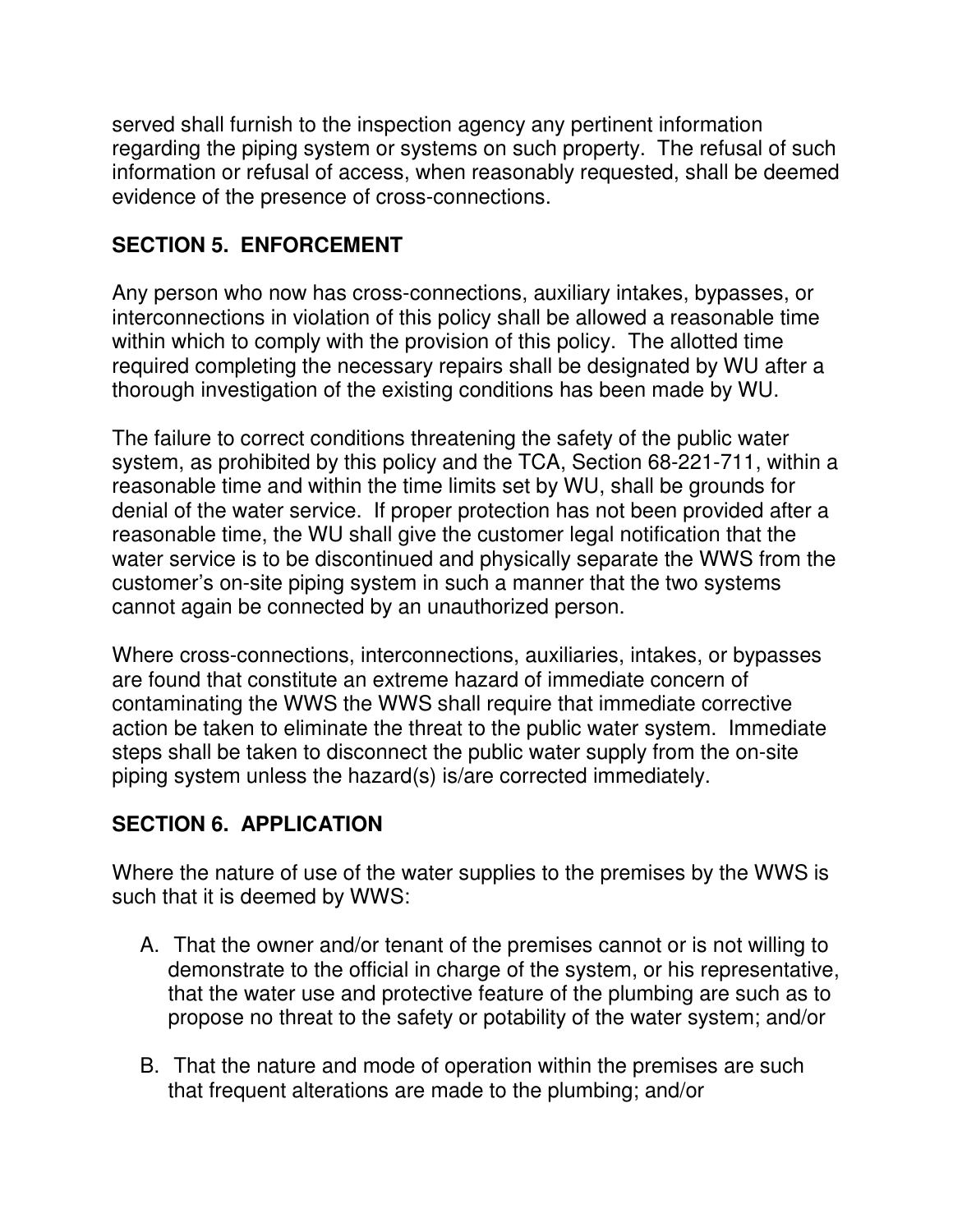C. That there is likelihood that protective measures may be subverted, altered, or disconnected.

Then the WWS or its designated representative shall require the use of an approved device on the service line serving the premises to assure that any contamination that may originate on the customer's premises is contained therein. The protective device(s) shall be a reduced Pressure zone-type Backflow Preventer approved by the TDEC as to the manufacturer, model, and size. The method of installation of backflow protective devices shall be approved by WWS prior to installation, and shall comply with the criteria set forth by the TDEC. The installation shall be at the expense of the owner or tenant of the premises. Personnel or Designated Representatives of the WWS shall have the right to inspect and test device(s) on an annual basis or whenever deemed necessary. Water service should not be disrupted to test the device(s) without the knowledge of the occupant of the premises.

Where the use of water is critical to the continuance of normal operations or protection of life, property or equipment, duplicate devices shall be provided to avoid the necessity of discontinuing water service to test the device(s). Where it is found only one device has been installed and continuance of service may be critical, the WWS shall notify the occupant of premises of plans to discontinue water service and arrange for a mutually acceptable time to test the device(s). The WWS shall require the owner/tenant of the premises to make all repairs indicated within the time allotted, and the expense of such repairs shall be borne by the owner or tenant of the premises. These repairs shall be made by qualified personal acceptable to WWS.

The failure to maintain backflow prevention devices in proper working order shall be grounds for discontinuing water service to the premises. Likewise, the removal, bypassing, or altering of a protective device, or the installation thereof, so as to render the devise ineffective, shall constitute grounds for discontinuance of water service. Water service to such premises shall not be restored until the owner/tenant has corrected or eliminated such conditions or defects to the satisfaction of WWS.

#### **SECTION 7.**

The potable water system made available on the properties served by the Public Water System shall be protected from possible contamination as specified herein. Any water outlet which could be used for potable or domestic purposes and which is not supplied by the potable system must be labeled in a conspicuous and reasonable manner as: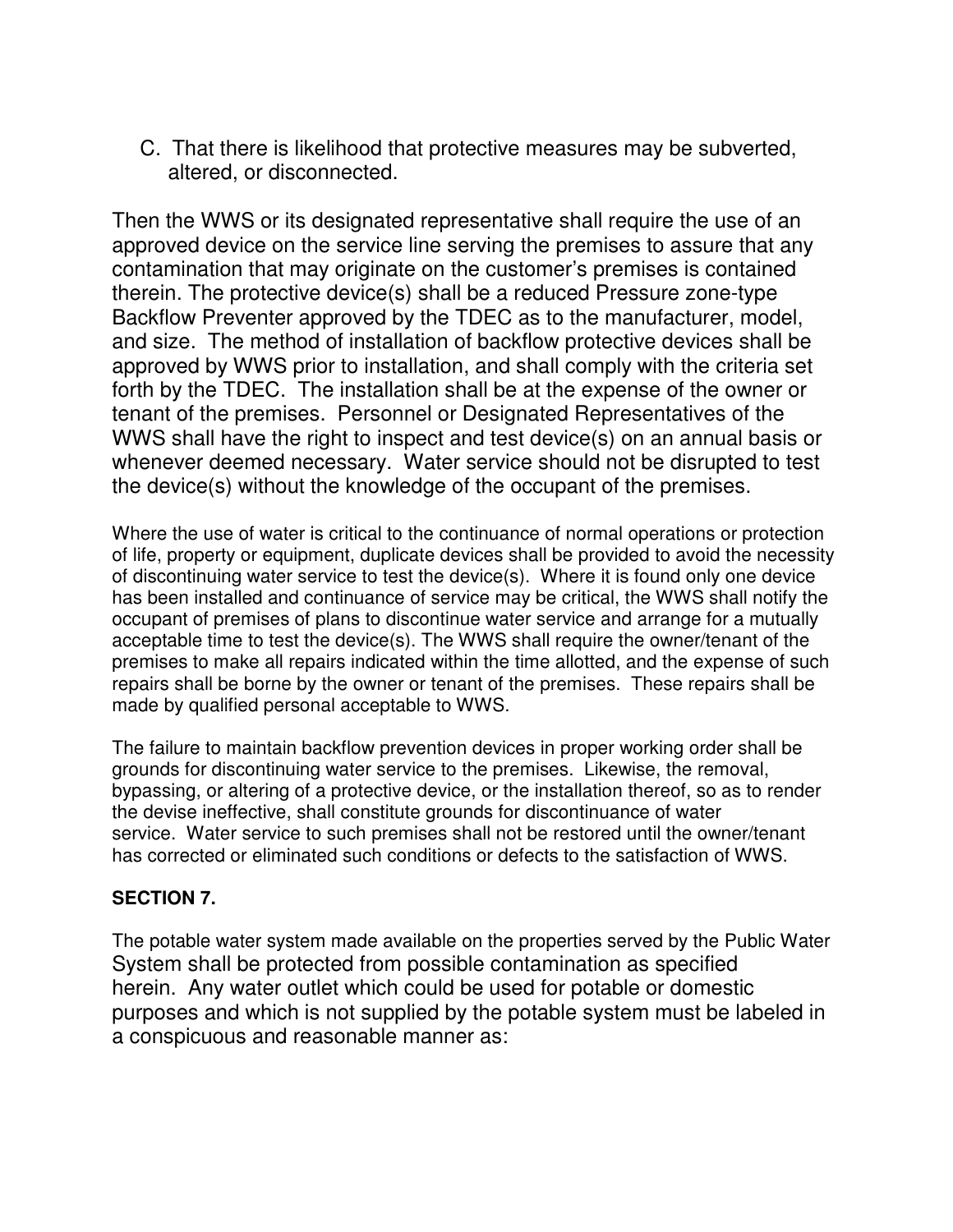#### **WATER UNSAFE**

#### **FOR DRINKING**

Minimum acceptable sign shall have WHITE letters a minimum of one-inch high located on a RED background.

### **SECTION 8.**

The requirements contained herein shall apply to all premises served by WWS regardless of political subdivision boundaries, and are hereby made a part of the conditions required to be met for the Winchester's WWS to provide water service to any premises. Such action, being essential for the protection of the water distribution system against the entrance of contamination, which may render the water unsafe health-wise, or otherwise undesirable, shall be enforced rigidly without regard to location of premises, relative to boundaries of any political subdivision.

### **SECTION 9.**

Whenever any person neglects or refuses to comply with any of the provisions of this policy, the WWS shall discontinue the WWS service to any premises within which there is found to be, or the possibility exists, a cross-connection, auxiliary intake, bypass or interconnection. Water service shall not be restored until such cross-connection, auxiliary intake, bypass, or interconnection has been discontinued. Health Service Facilities shall not be turned off until given ninety (90) days' notice except where there is a serious hazard because of a cross-connection, auxiliary intake, bypass or interconnection.

### **SECTION 10.**

Incorporated herein by reference is the Cross-Connection Control Program.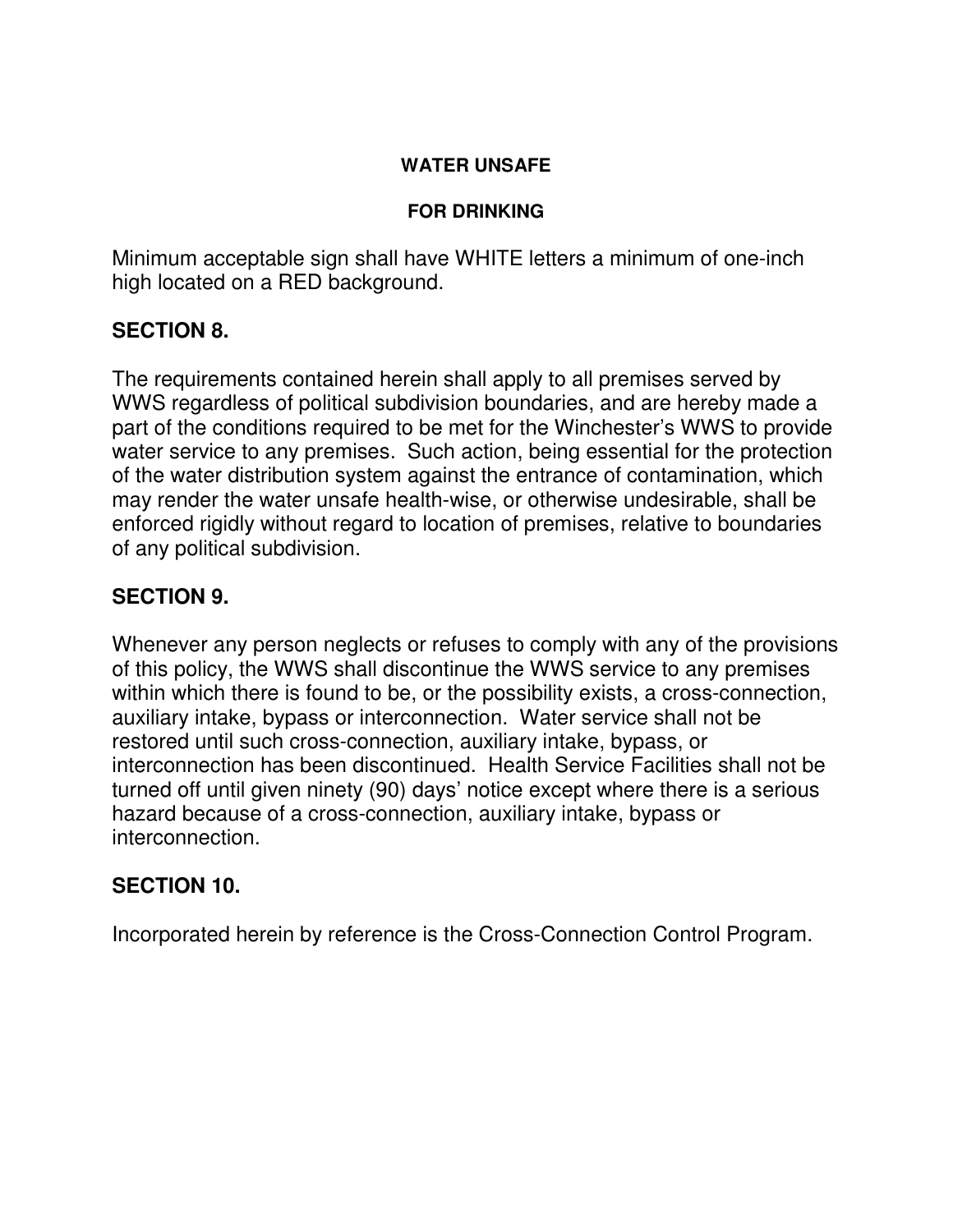## **CROSS-CONNECTION CONTROL PROGRAM**

### **I. PURPOSE**

- A. To protect the WWS from the possibility of contamination or pollution by isolating, within its customers internal distribution system, contaminants or pollutants which could backflow or back-siphon into the public water system.
- B. To promote the elimination or control of existing cross-connections, actual or potential, between its customer's own water system and the Public Water Systems.
- C. To provide for the maintenance of a continuing program of crossconnection control, which will effectively prevent the contamination or pollution of all public water systems by cross-connection.

### **II. AUTHORITY**

- A. The Federal Safe Drinking Water Act of 1974 and the statutes of the State of Tennessee, Department of Environment and Conservation, state that the water purveyor has the primary responsibility for preventing water from unapproved sources, or any other substances, from entering the public potable water system.
- B. These rules and regulations are adopted by the WWS.

### **III. RESPONSIBILITY**

The WWS through its authorized Cross-Connection Agent shall be responsible for the protection of the water distribution system from contamination or pollution due to the backflow or back-siphonage of contaminants or pollutants through the water service connection. If, in the judgment of the Cross-Connection Agent of WWS, an approved backflow device is required at the utility's water service connection to any customer's premises, the Cross-Connection Agent, or their delegated agent(s), shall give notice in writing to said customer to install an approved backflow prevention device(s) at each service connection to their premises. The customer shall, within ninety (90) days, install such approved device(s), at his own expense; and failure or refusal, or inability on the part of the customer to install said device or devices within ninety (90) days shall constitute grounds for discontinuing water service to the premises until such device or devices have been properly installed.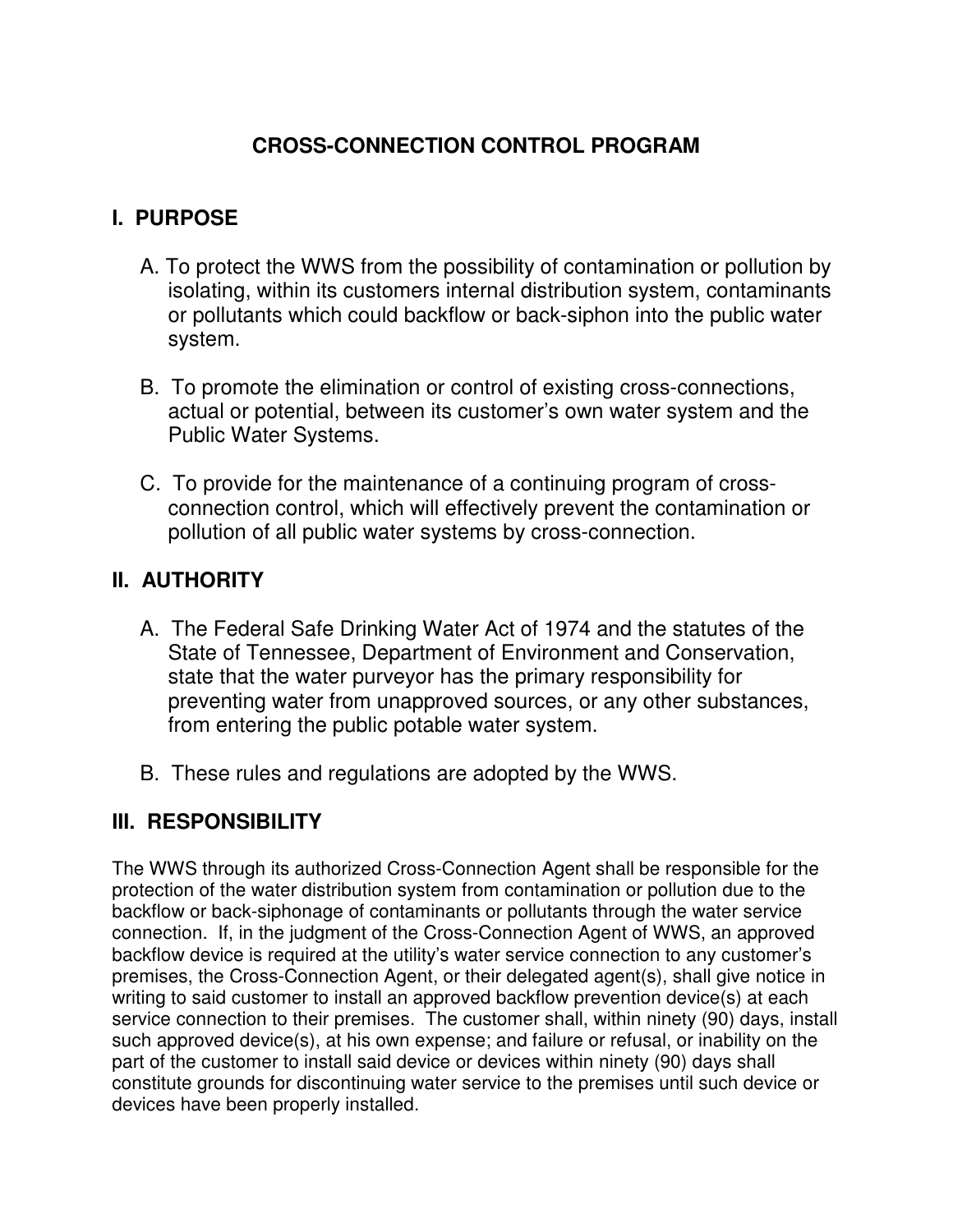# **IV. ADMINISTRATION**

- A. The utility will operate a cross-connection control program under the direction of state certified Cross-Connection personnel. The Cross-Connection Agent for the utility will be so certified.
- B. The program is to include the keeping of necessary records, which at a minimum fulfills the requirements of the federal laws, EPA regulations, state statutes, and the TDEC's Cross-Connection Regulations and is approved by the Board of Public Utilities.
- C. The owner and/or tenant who utilizes the water supply of the utility whether a signed-up customer or not shall allow their property or property under their control to be inspected for possible cross-connections and shall follow the provisions of the utility's program. At all times, the owner/tenant shall provide for the safety of the utility's personnel and third parties when inspecting the property.
- D. The utility requires that the public water supply be protected by containment; the owner shall be responsible to protect the water supply at and immediately after the water meter. (See drawings-Specifications.)
- E. The owner/tenant may have to comply with other applicable codes that affect the appurtenances that are used to supply water, i.e. the plumbing code of the City of Winchester.

## **V. REQUIREMENTS**

### A. District

- 1. For new installations, the district will review plans, provide on-site evaluation for determining the type of backflow preventer required and its location and perform inspection and testing. The owner/developer must arrange and schedule the appointments for these inspections and preconstruction reviews.
- 2. For pre-existing facilities prior to the start of this program, the utility will perform surveys, evaluations, and inspection of plans and/or premises and inform the owner/tenant by letter of any corrective action deemed necessary, the method of achieving the correction, and the time allowed for the correction to be made. Ordinarily, ninety (90) days will be allowed; however, this time period may be shortened depending upon the degree of hazard involved and the history of the device(s) in question.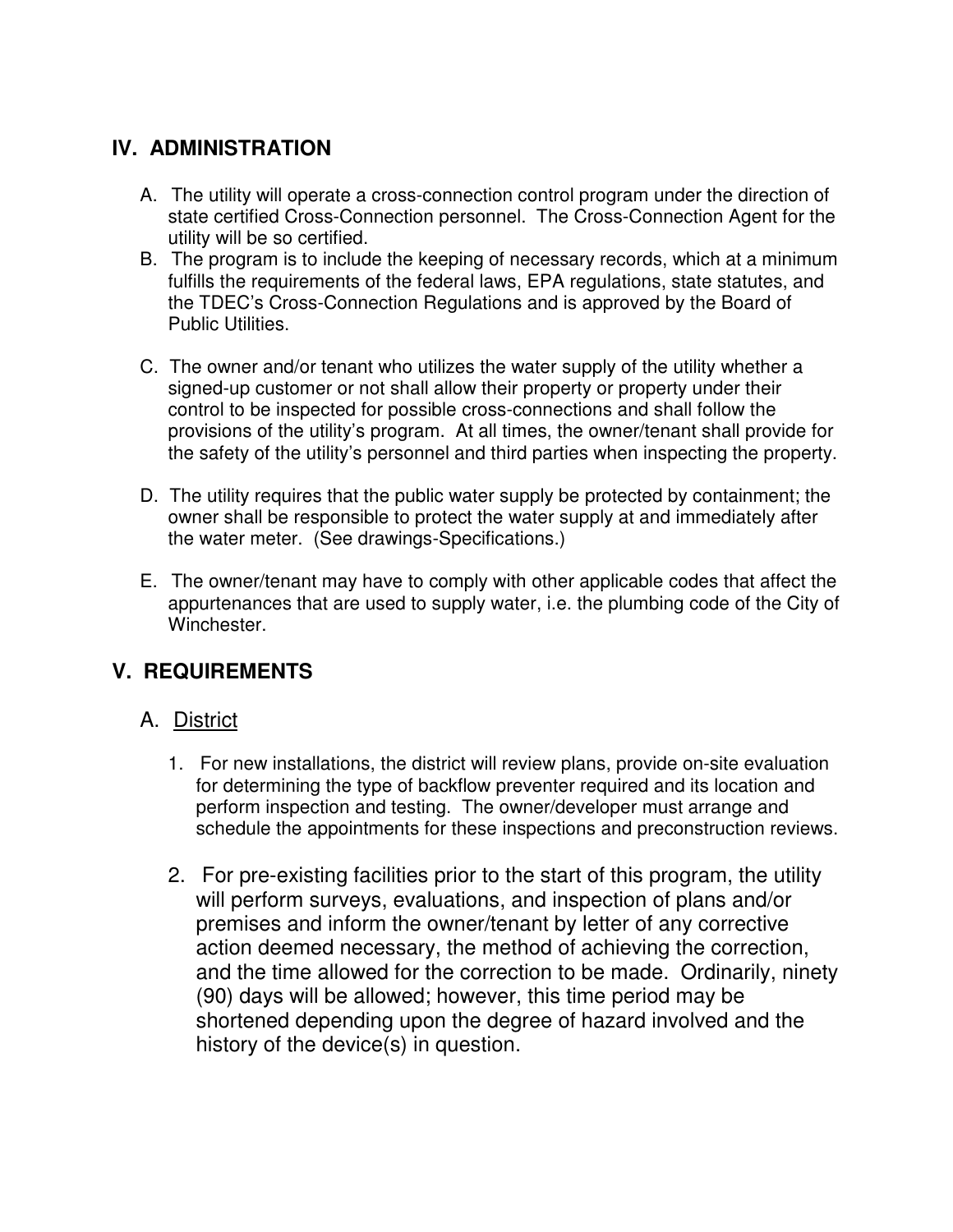- 3. In those non serious or non-hazardous situations, the utility shall inform the owner/tenant by letter of any failure to comply by the time of the first re-inspection. The utility will allow an additional thirty (30) days for the correction. In the event the owner/tenant fails to comply with the necessary corrections by the time of the second reinspection, the utility will inform the owner/tenant by letter that the water service to the premises will be terminated within a period not to exceed five (5) days. In the event that the owner/tenant informs the utility of extenuating circumstances as to why the correction has not been made, an extension of time may be granted by the utility; but in no case will the extension exceed an additional ninety (90) days.
- 4. If the utility determines at any time that a serious threat to the public health exists, the water service will be terminated immediately.

## B. OWNER/TENANT

- 1. The Owner/Tenant shall be responsible for the elimination or protection of all cross-connections on his premises. This shall be on a continuing basis.
- 2. The Owner/Tenant, after having been informed by a letter from the utility, shall at his expense, install, maintain and repair, any and all backflow preventers on their premises.
- 3. The Owner/Tenant shall correct any malfunction of the backflow preventer, which is revealed by periodic testing.
- 4. The Owner/Tenant shall inform the utility of any cross-connection of which the Owner/Tenant is aware but which the utility has not found.
- 5. The Owner/Tenant shall not install a bypass around any backflow preventer unless there is a backflow preventer of the same type on the bypass. Owners or Tenants who cannot shut down operations for testing of the device(s) must supply additional and/or parallel devices necessary to allow testing to take place. (Ref. Attachment A)
- 6. The Owner/Tenant shall install backflow preventers in a manner approved by the utility. (Ref. Attachment A)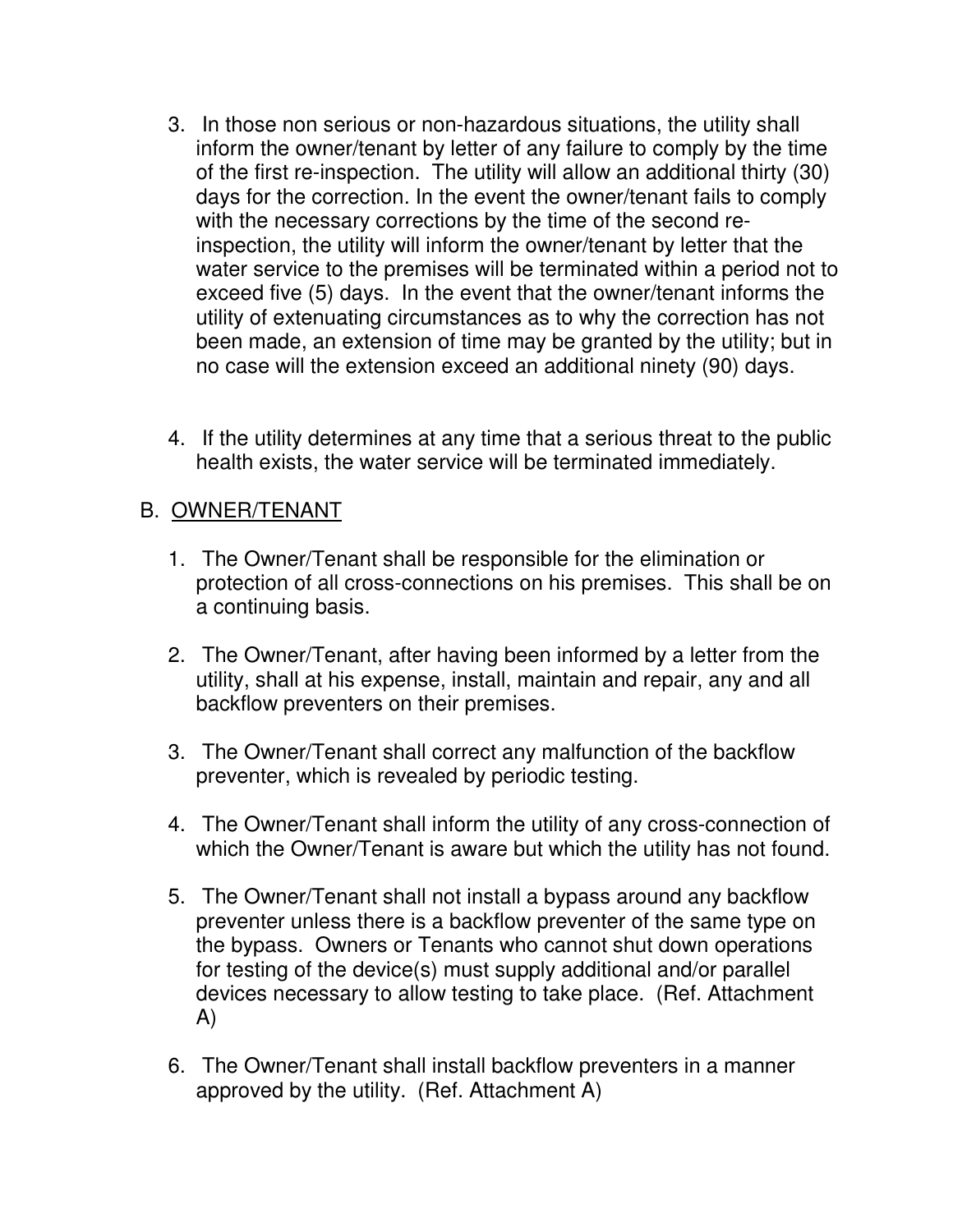- 7. The Owner/Tenant shall install only backflow preventers approved by the utility.
- 8. The Owner/Tenant will be required to install a backflow preventer at the service entrance if a private water source is maintained, even if it is not cross-connected to the utility's system.
- 9. In the event the Owner/Tenant installs plumbing to provide potable water for domestic purposes, which is on the utility's side of the backflow preventer, such plumbing must have its own backflow preventer installed.

### **VI. PERIODIC TESTING**

- A. Reduced pressure principle backflow devices shall be tested and inspected at least annually.
- B. Periodic testing shall be performed by the utility's certified tester or their delegated representative.
- C. The testing done by the utility shall be conducted during the utility's regular business hours.
- D. Any backflow preventer, which fails during a periodic test, will be repaired or replaced within thirty (30) days of the test date. Upon completion of the repair, the device will be re-tested by the utility's appointed representative to insure correct operation. High hazard situations will not be allowed to continue unprotected if the backflow preventer fails the test and cannot be repaired immediately. The certified tester will have authority to make final determination as to whether a hazardous situation exists. In other situations, a compliance date of not more than thirty (30) days after the test will be established. Parallel installation of two (2) devices is an effective means of the Owner/Tenant insuring uninterrupted water service during testing or repair of devices; and this is strongly recommended when the Owner/Tenant desires such water service continuity.

### **VII. RECORDS**

The utility will initiate and maintain master files on customer cross-connection tests and/or inspections.

## **VIII. COMPLIANCE-ENFORCEMENT**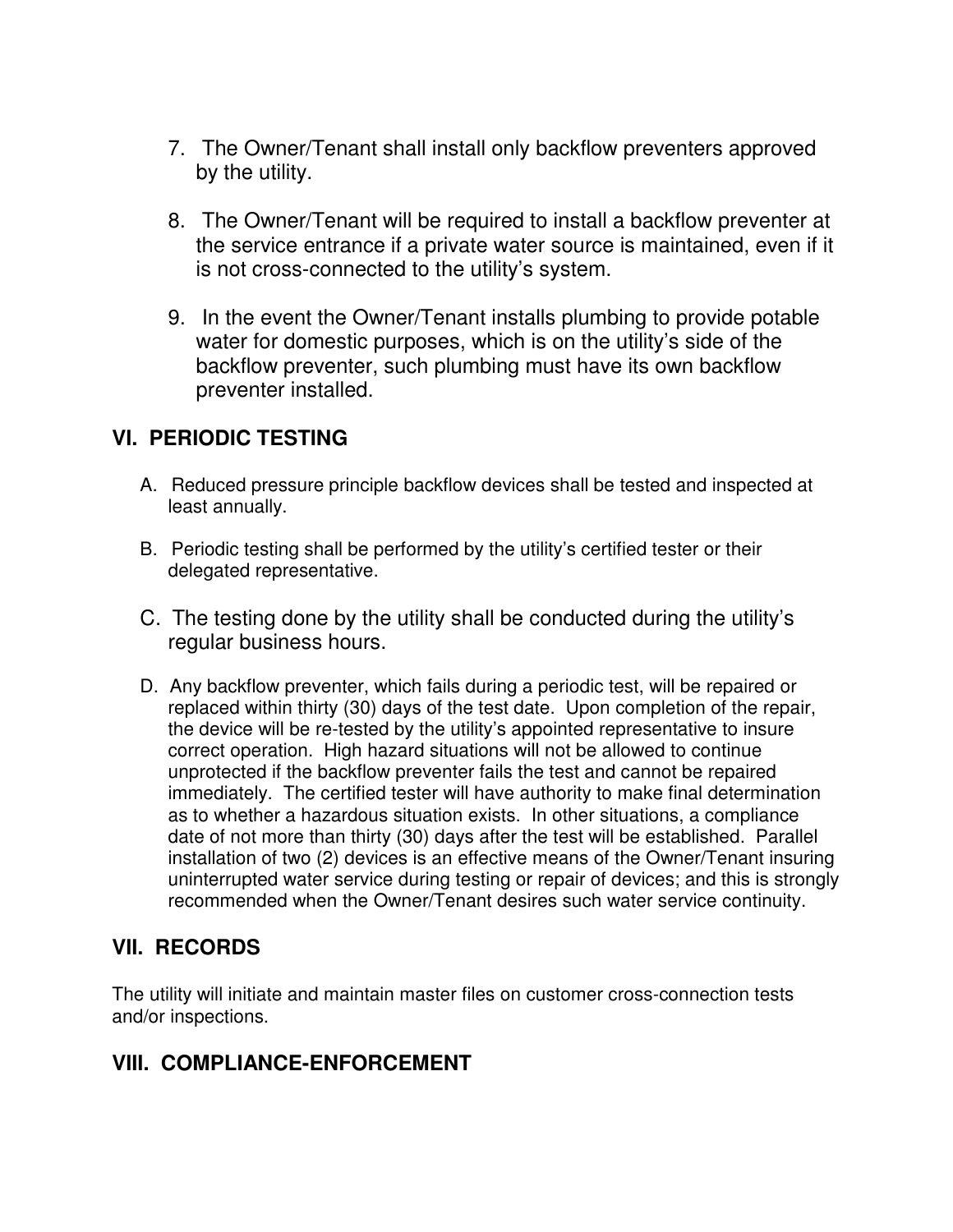Where it is deemed by the Cross-Connection personnel that the Owner/Tenant is not complying with the Cross-Connection Policy or not properly responding so as to make timely corrections, the utility shall have the right to turn the water service off at the meter to said property/facility. The Owner/Tenant shall have no recourse against the utility for any physical or economic damages as a result of said shut-off of service. Unless there is a serious threat, the utility will make every attempt to send notification of discontinuance of water service to the billing address.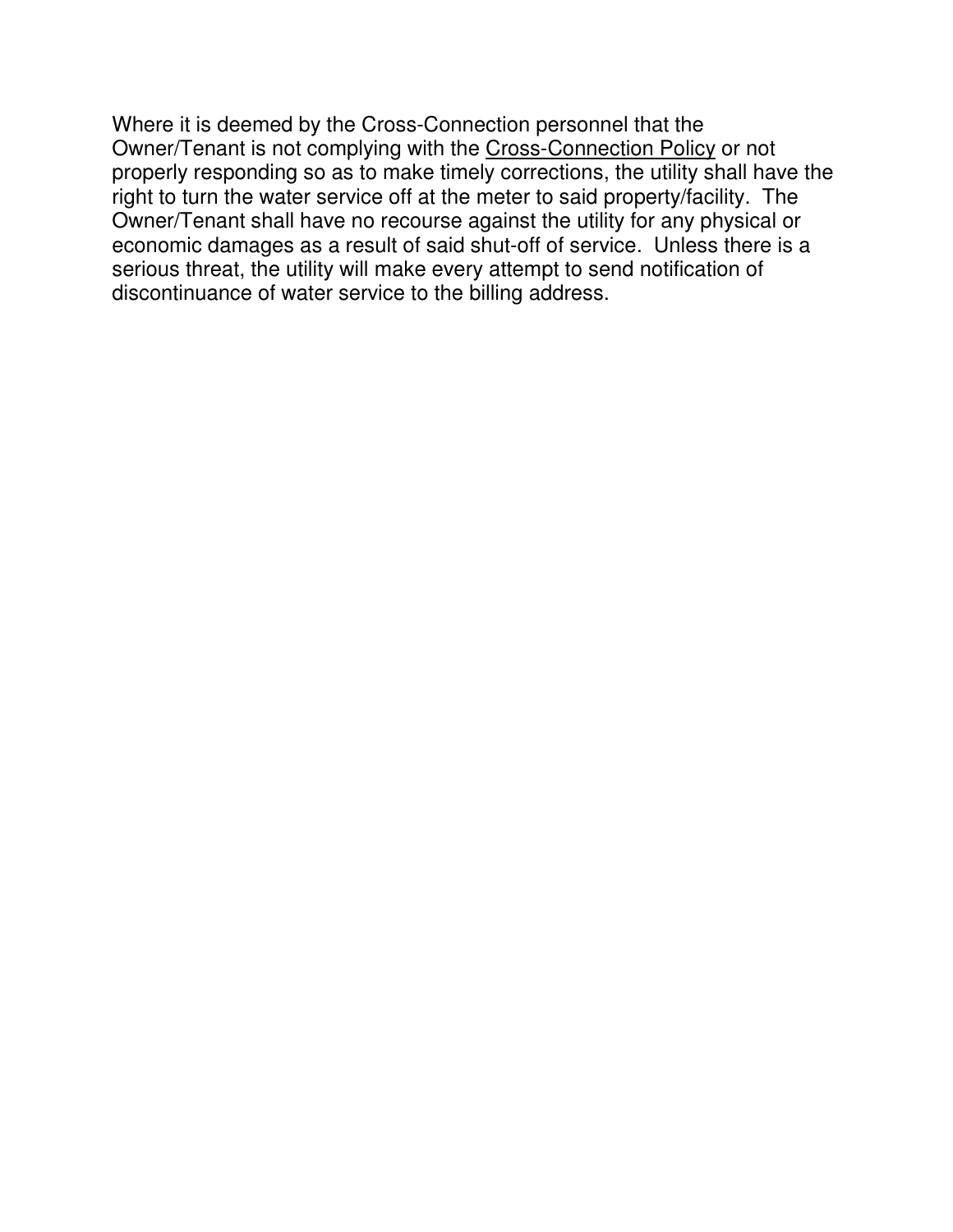#### **INSTALLATION CRITERIA** FOR **BACKFLOW PREVENTION DEVICES**

WU is prohibited by law from installing or maintaining a water service connection to a customer's private water system where cross-connection or backflow hazard exists or will probably exist, unless the public water supply system is properly protected against backflow.

The customer is responsible for the installation, operation and maintenance of such backflow prevention devices as may be necessary for the protection of the community water system.

All newly built commercial facilities will be equipped with reduced pressure backflow prevention devices in the main water service before any branch connections. Residential requirements for backflow prevention shall be as determined by WU.

The following existing commercial facilities will be equipped with reduced pressure backflow prevention devices in the main water service before any branch connections, but not limited to:

- 1. Apartments
- 2. Barber Shops
- 3. Beverage Bottling Plant
- 4. Beauty Shops
- 5. Beauty Schools and Colleges
- 6. Cannery
- 7. Car Wash
- 8. Chemical Plants
- 9. Dairy Farms
- 10. Film Laboratory
- 11. Food Processing Plant
- 12. Greenhouse (including residential)
- 13. Health Service Facility
- 14. Home for Aged
- 15. Hospital (human and animal)
- 16. Hotels and Motels
- 17. Irrigation Systems (all types including residential)
- 18. Laboratory
- 19. Meat Packing House and Rendering Plants